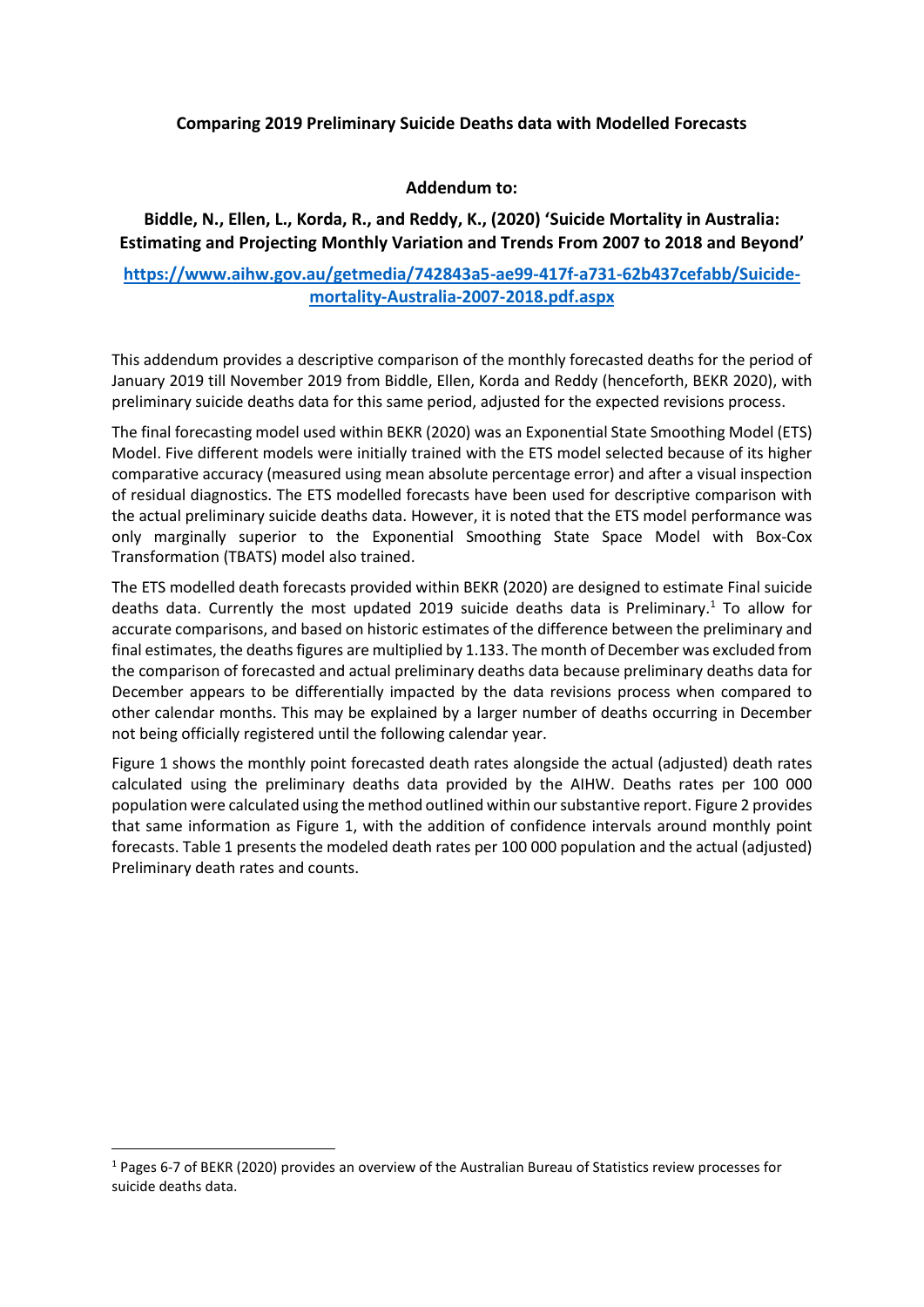

Figure 1 Monthly Point Forecasts Compared with Adjusted Preliminary Suicide Deaths Data

Note. The blue line indicates the observed (adjusted) dataset for monthly suicide death rates. The red line indicates the predicted point forecasts of the model.





Note. The blue line indicates the observed (adjusted) dataset for monthly suicide death rates. The red line indicates the predicted point forecasts of the model. The dark red shaded area indicates the 80% confidence interval around the point forecasts. The pink shaded area indicates the 95% confidence interval around the point forecasts.

A visual inspection indicates that the forecast performed reasonably well, particularly when considering the 95% confidence interval. The mean absolute percentage error (MAPE) for the forecast model when tested against the actual (adjusted) Preliminary 2019 data was 9.31%. The MAPE measure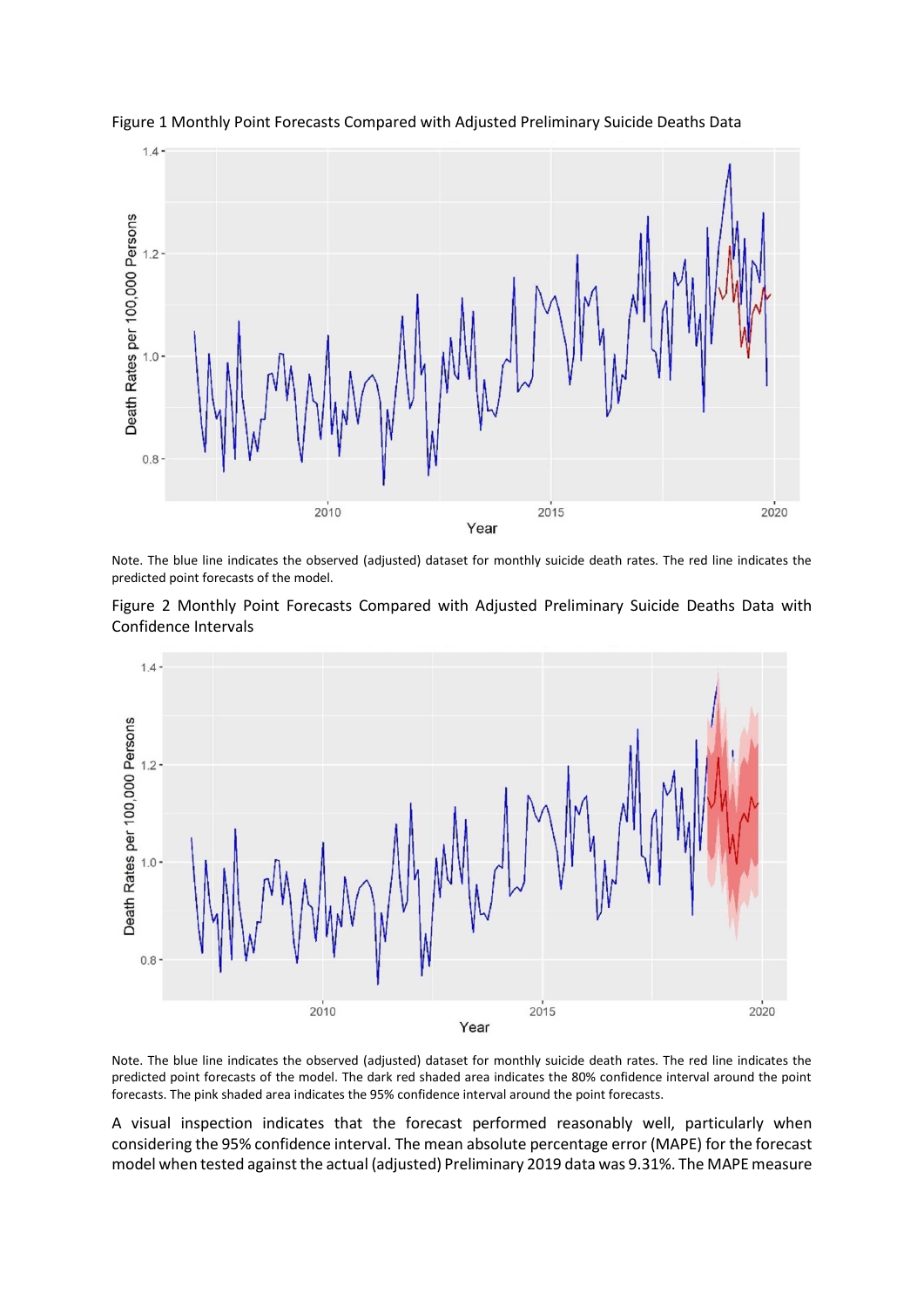captures the difference between values predicted by the forecast model and observed values, expressed in percentage terms.

Overall, it appears our monthly forecasted deaths values for January 2019 till November 2019 are accurate, within the 95% CI of the estimates, when tested against actual Preliminary suicide deaths data generated by the ABS. Though we acknowledge that the confidence interval for some months are reasonably wide. Given that our forecasts are designed to estimate Finalised suicide deaths data, adjustment has been made to the Preliminary data to account for the impact of the ABS data revisions processes. Although accurate within the 95% CI, our monthly forecasted point estimates consistently underestimate the actual adjusted Preliminary deaths data. The exception is our estimate for November 2019 which overestimates the actual adjusted Preliminary deaths data.

In general though, the conclusions from the original paper hold. Nationally, suicide rates were fairly steady from 2007 to 2010 but rose from 2010 to 2015 and have shown no clear trend since 2015. Overall, this pattern is quite similar for males and females however, death rates for males appear to have been approximately 3 times greater than for females at any given point in time. There are also clear seasonal patterns with January and February having the highest suicide rates and April to July having the lowest rates.